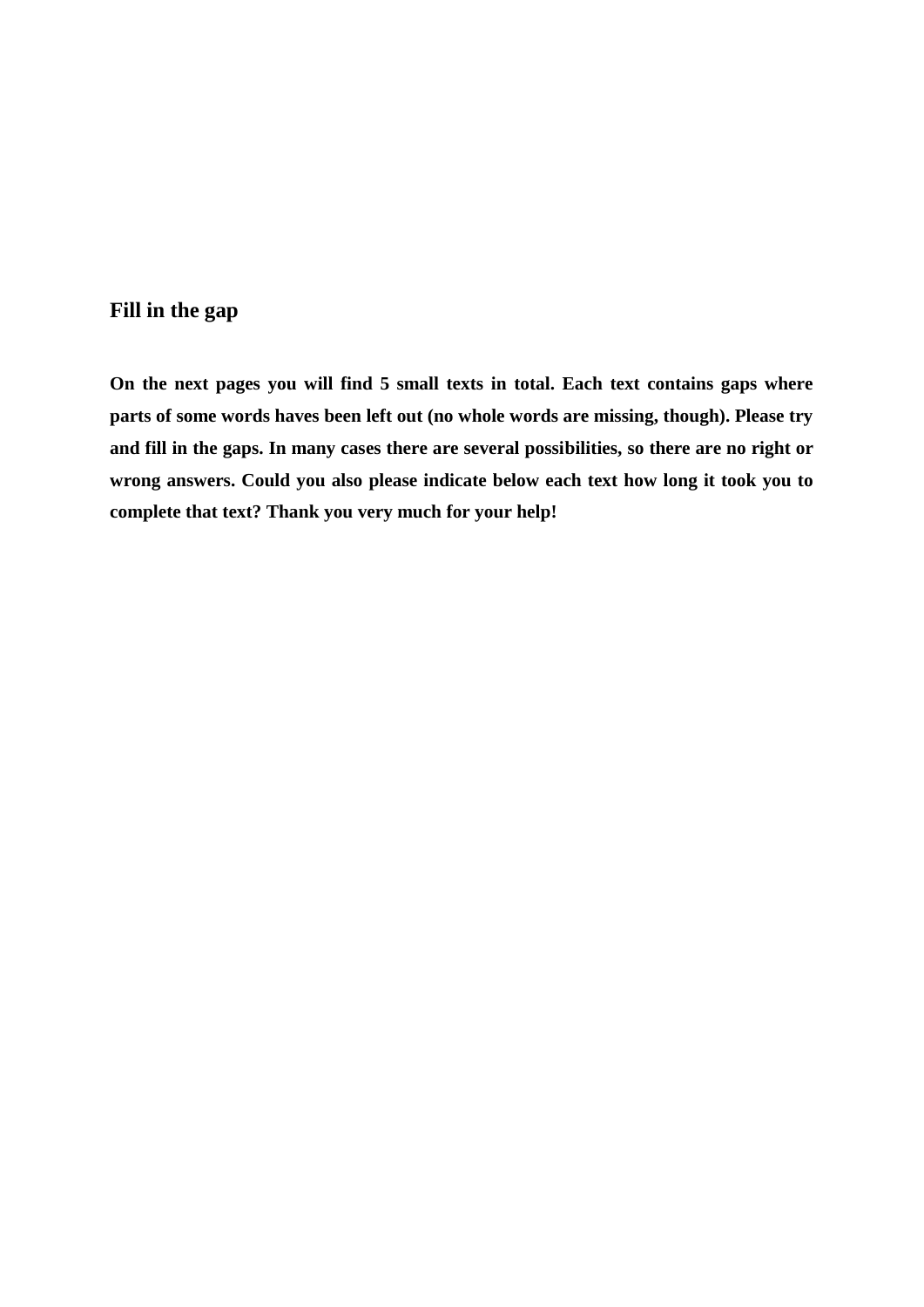|  |  | We all live with other people's expectations of us. These are a                 |  |  |      |
|--|--|---------------------------------------------------------------------------------|--|--|------|
|  |  |                                                                                 |  |  |      |
|  |  |                                                                                 |  |  | are  |
|  |  |                                                                                 |  |  | they |
|  |  |                                                                                 |  |  |      |
|  |  | Gene  _______________________, we acc ____________________ the                  |  |  |      |
|  |  |                                                                                 |  |  |      |
|  |  |                                                                                 |  |  |      |
|  |  |                                                                                 |  |  |      |
|  |  |                                                                                 |  |  |      |
|  |  | wh___________________________ they come from our par__________________________. |  |  |      |

We all live with other people's expectations of us. These are a reflection of them/their trying to understand us, they are predictions of what they think we will think, do and feel. Generally we accept the status quo, but these expectations can be hard to handle when they come from our families and can be difficult to ignore, especially when they come from our parents/partner.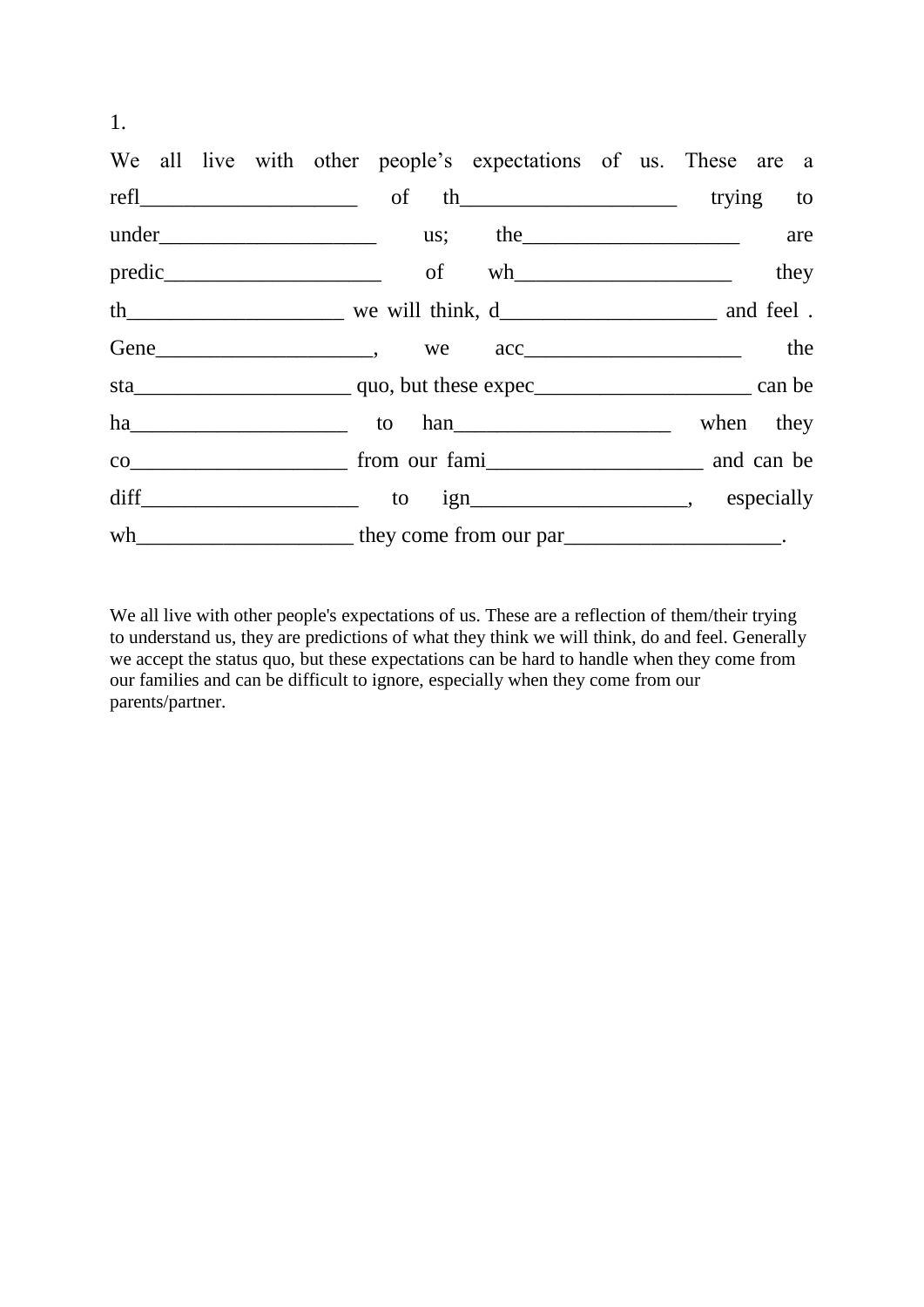2.

Founded in 1878 by Bishop Isaac Hellmuth and the Anglican Diocese of Huron as "The Western University of London Ontario", Western is one of Canada's oldest and best universities. The fill the students grad\_\_\_\_\_\_\_\_\_\_\_\_\_\_\_\_\_\_\_\_ in ar\_\_\_\_\_\_\_\_\_\_\_\_\_\_\_\_\_\_\_\_ and medi\_\_\_\_\_\_\_\_\_\_\_\_\_\_\_\_\_\_\_\_ in 1883. To\_\_\_\_\_\_\_\_\_\_\_\_\_\_\_\_\_\_\_\_, The University of Western Ontario is a vib centre of lear\_\_\_\_\_\_\_\_\_\_\_\_\_\_\_\_\_\_\_\_ with 1,164 fac\_\_\_\_\_\_\_\_\_\_\_\_\_\_\_\_\_\_\_\_ members and alm \_\_\_\_\_\_\_\_\_\_\_\_\_\_\_\_\_\_\_\_\_\_\_\_ 29,000 underg\_\_\_\_\_\_\_\_\_\_\_\_\_\_\_\_\_\_\_\_\_\_\_\_\_ and graduate stud\_\_\_\_\_\_\_\_\_\_\_\_\_\_\_\_\_\_\_\_\_. Through i\_\_\_\_\_\_\_\_\_\_\_\_\_\_\_\_\_\_\_\_\_\_\_\_\_\_\_ 12 Facu and Sch\_\_\_\_\_\_\_\_\_\_\_\_\_\_, and three afficial colleges, the University off\_\_\_\_\_\_\_\_\_\_\_\_\_\_\_\_\_\_\_\_ more th\_\_\_\_\_\_\_\_\_\_\_\_\_\_\_\_\_\_\_\_ 60 diffe\_\_\_\_\_\_\_\_\_\_\_\_\_\_\_\_\_\_\_\_ degree and dip\_\_\_\_\_\_\_\_\_\_\_\_\_\_\_\_\_\_\_\_ programs to London's comm

Founded in 1878 by Bishop Isaac Hellmuth and the Anglican Diocese of Huron as "The Western University of London Ontario", Western is one of Canada's oldest and best universities. The first students graduated in arts and medicine in 1883. Today, The University of Western Ontario is a vibrant centre of learning with 1,164 faculty members and almost 29,000 undergraduate and graduate students. Through its 12 Faculties and Schpools, and three affiliated Colleges, the University offers more than 60 different degree and diploma programs to London's community.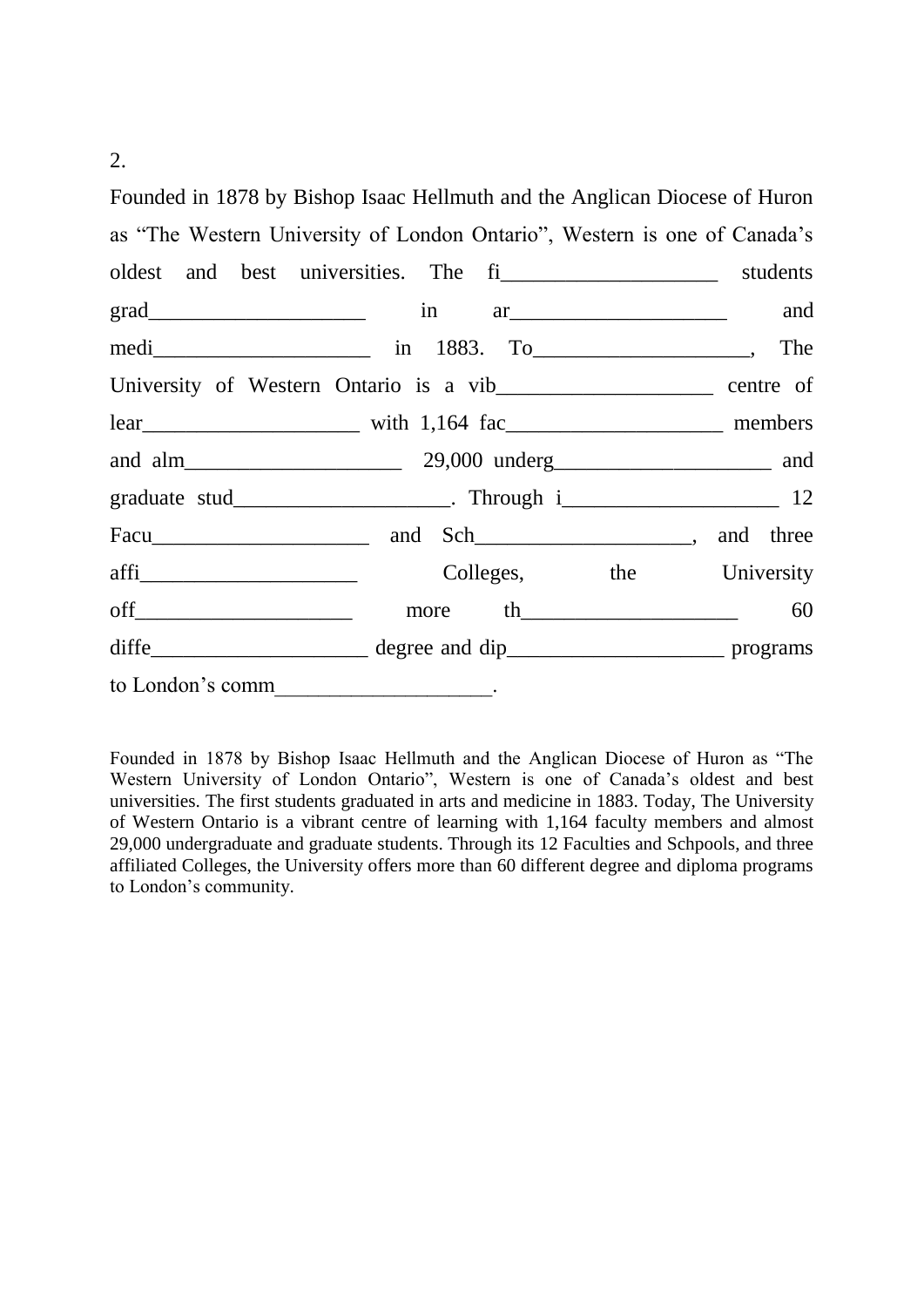$3.$ 

|  |  |  |  |  |  | The BBC's core purpose is broadcasting. Since the        |  |    |  |
|--|--|--|--|--|--|----------------------------------------------------------|--|----|--|
|  |  |  |  |  |  |                                                          |  |    |  |
|  |  |  |  |  |  | also eng                                                 |  | in |  |
|  |  |  |  |  |  |                                                          |  |    |  |
|  |  |  |  |  |  |                                                          |  |    |  |
|  |  |  |  |  |  | he to rea                                                |  |    |  |
|  |  |  |  |  |  | va payers' of lic payers'                                |  |    |  |
|  |  |  |  |  |  |                                                          |  |    |  |
|  |  |  |  |  |  |                                                          |  |    |  |
|  |  |  |  |  |  |                                                          |  |    |  |
|  |  |  |  |  |  | commercial Policy Guidelines s__________________ out the |  |    |  |
|  |  |  |  |  |  | fram which ens which ens that the BBC's                  |  |    |  |
|  |  |  |  |  |  |                                                          |  |    |  |

The BBC's core purpose is broadcasting. Since the launch of Radio Times in 1923 it has also engaged in commercial activities. If pursued properly, such commercial activities help to realize the value of license payers' assets and generate income to be ploughed back into the public service programming. The commercial Policy Guidelines set out the framework which ensures that the BBC's commercial activities support its public purpose.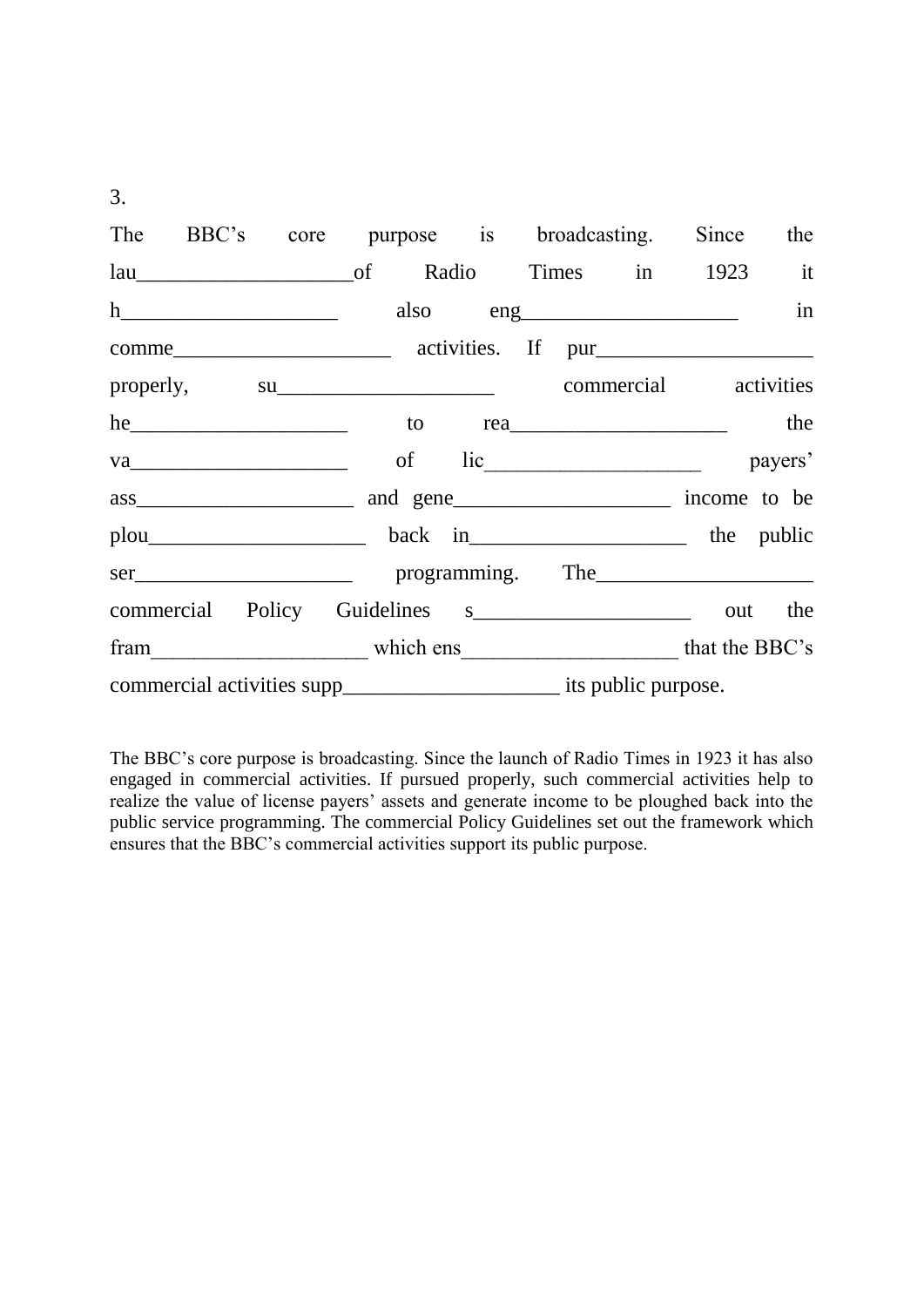The decision to remove soft drinks from elementary and junior high school vending machines is a step in the right direction to help children make better choices when it comes to what they eat and drink. Childhood obe has bec a ser problem in the country a<sup>nd</sup> and the constant children cons based fo\_\_\_\_\_\_\_\_\_\_\_\_\_\_\_\_\_\_\_\_ and sp\_\_\_\_\_\_\_\_\_\_\_\_\_\_\_\_\_\_\_\_ less ti\_\_\_\_\_\_\_\_\_\_\_\_\_\_\_\_\_\_\_\_ getting the nece\_\_\_\_\_\_\_\_\_\_\_\_\_\_\_\_\_\_\_\_ exercise. Many par have quest schools' deci to al to al vending machines which disp\_\_\_\_\_\_\_\_\_\_\_\_\_\_\_\_\_\_\_\_ candy and so\_\_\_\_\_\_\_\_\_\_\_\_\_\_\_\_\_\_\_\_ drinks. Many schools, th\_\_\_\_\_\_\_\_\_\_\_\_\_\_\_\_\_\_, have  $\text{co}$   $\hspace{1cm}$  to re $\hspace{1cm}$  to  $\hspace{1cm}$  re mo\_\_\_\_\_\_\_\_\_\_\_\_\_\_\_\_\_\_\_\_\_\_\_\_\_ these machines generate through agreements with the companies which makes soft drinks and junk food.

The decision to remove soft drinks from elementary and junior high school vending machines is a step in the right direction to help children make better choices when it comes to what they eat and drink. Childhood obesity has become a serious problem in this country as children consume more sugar-based food and spend less time getting the necessary exercise. Many parents have questioned schools' decisions to allow vending machines which dispense candy and soft drinks. Many schools, though, have come to rely on the money these machines generate through agreements with the companies which makes soft drinks and junk food.